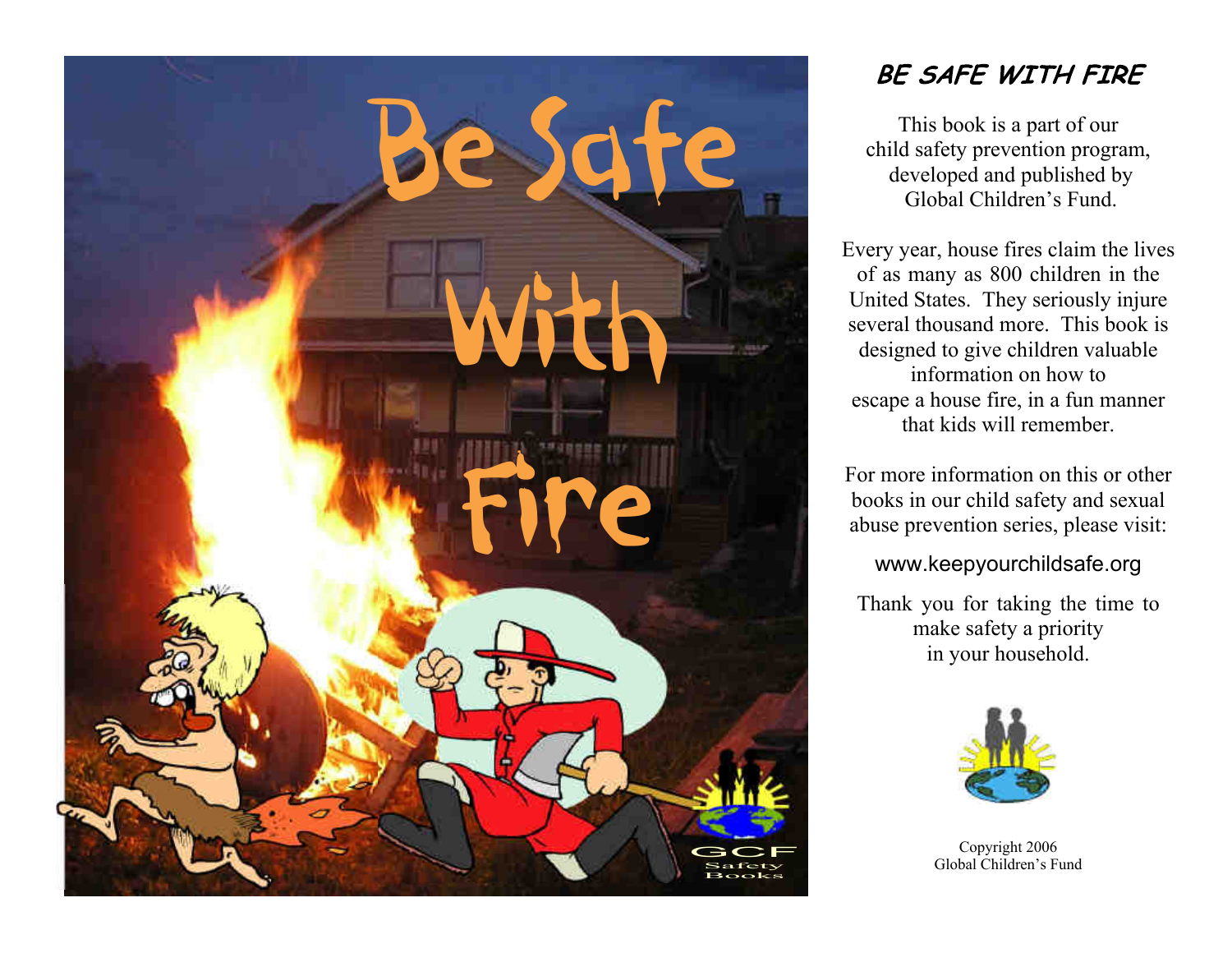

Fire. Since the beginning of time, it has been both a helper and a hazard. Fire is an important tool. It helps us to do many things. It keeps us warm, it cooks things, it is used to make stuff and power engines, plus it makes camping tons of fun.

However, fire can also be dangerous. It can be deadly. Since the beginning of time, it's also caused problems. It burns down houses, it burns down forests, and if you aren't careful, it can also burn down people. It all depends on how it is used.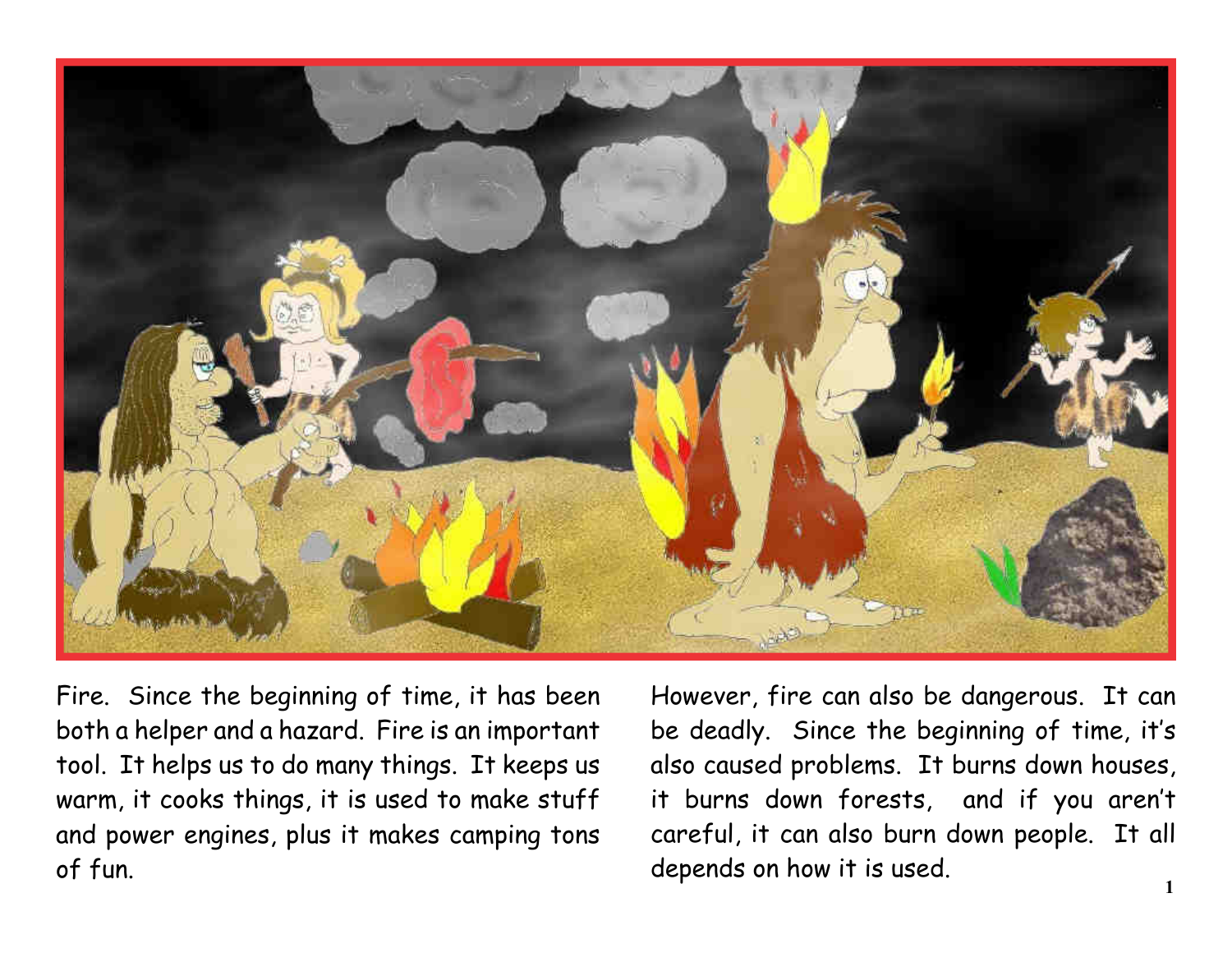

It is important for children to understand how dangerous fire can be. It is not a toy for kids to play with. It is a tool for adults to use very carefully. It is one of the most dangerous tools around. Many children do not realize just how dangerous it is. But did you know, it is more dangerous than a gun? Did you know, more children die every year because they were playing with matches than are accidentally shot with a gun? Fire can be extremely dangerous, and children need to stay away from it. Let's see just how dangerous it can be ...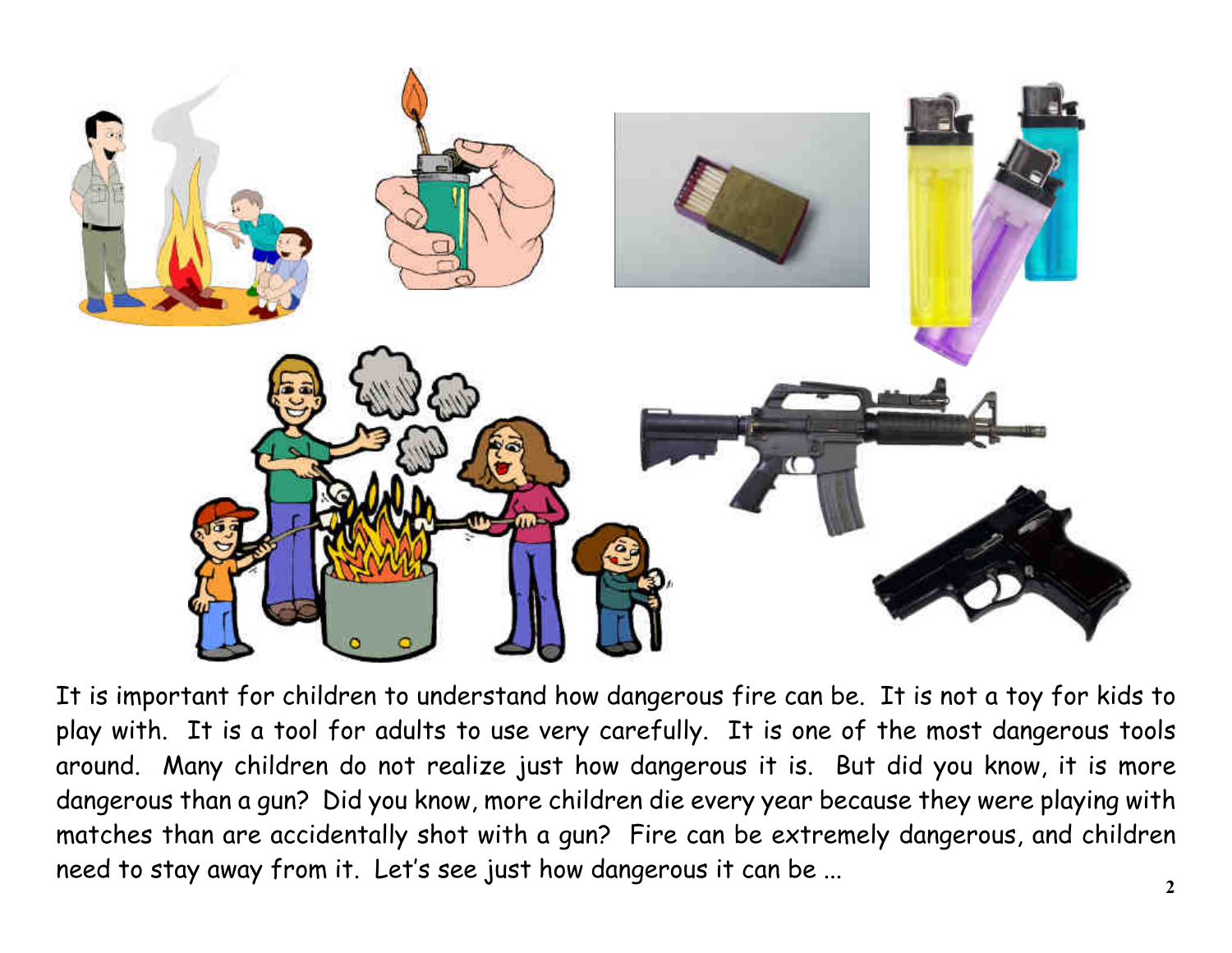

Fire is so dangerous because it multiplies in such a hurry, and it burns almost EVERYTHING. It only takes one little accident, one little flame to catch everything on fire. Because of this, it is something that kids never use.

Did you know, that every single year, there are around 19,000 houses that get burned down, because kids just like you make a bad choice and play around with fire! That's like as many houses as are in a whole city! They burn up their houses. They burn up all their toys. Even worse, many times, they burn themselves all up. Just because they made a bad choice and played with fire.

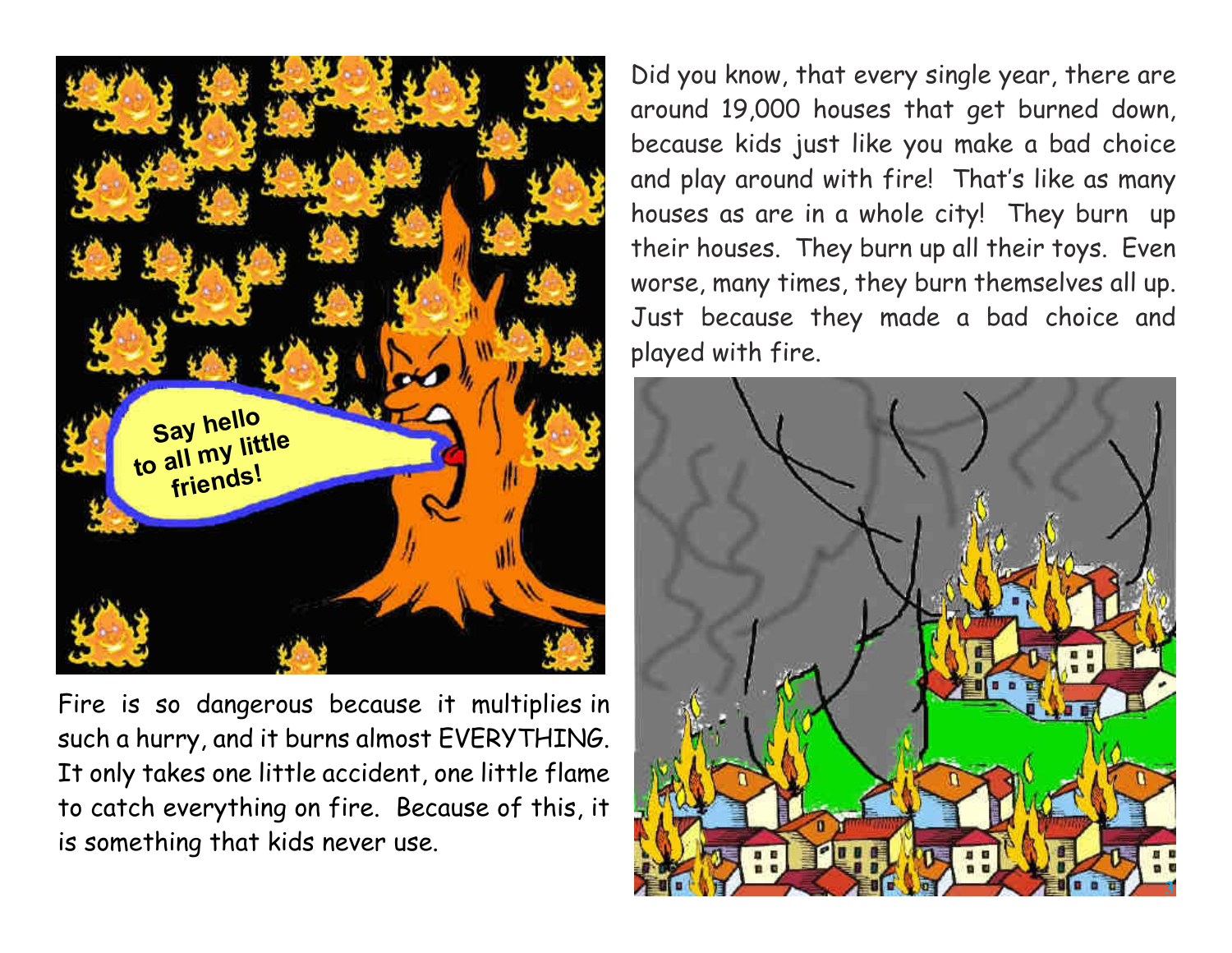

Even adults who are careless with fire will sometimes pay the price. Do know what happened to all these trees? That's right, they caught on fire. Do you know why they caught on fire? Because some grown-ups were not being careful with fire.



If an adult could make a mistake to be careless with fire, just think how easy it would be for a kid to make a mistake if they tried to use fire! If such a small flame could get so big and burn down a whole forest, just imagine how dangerous it could be for kids!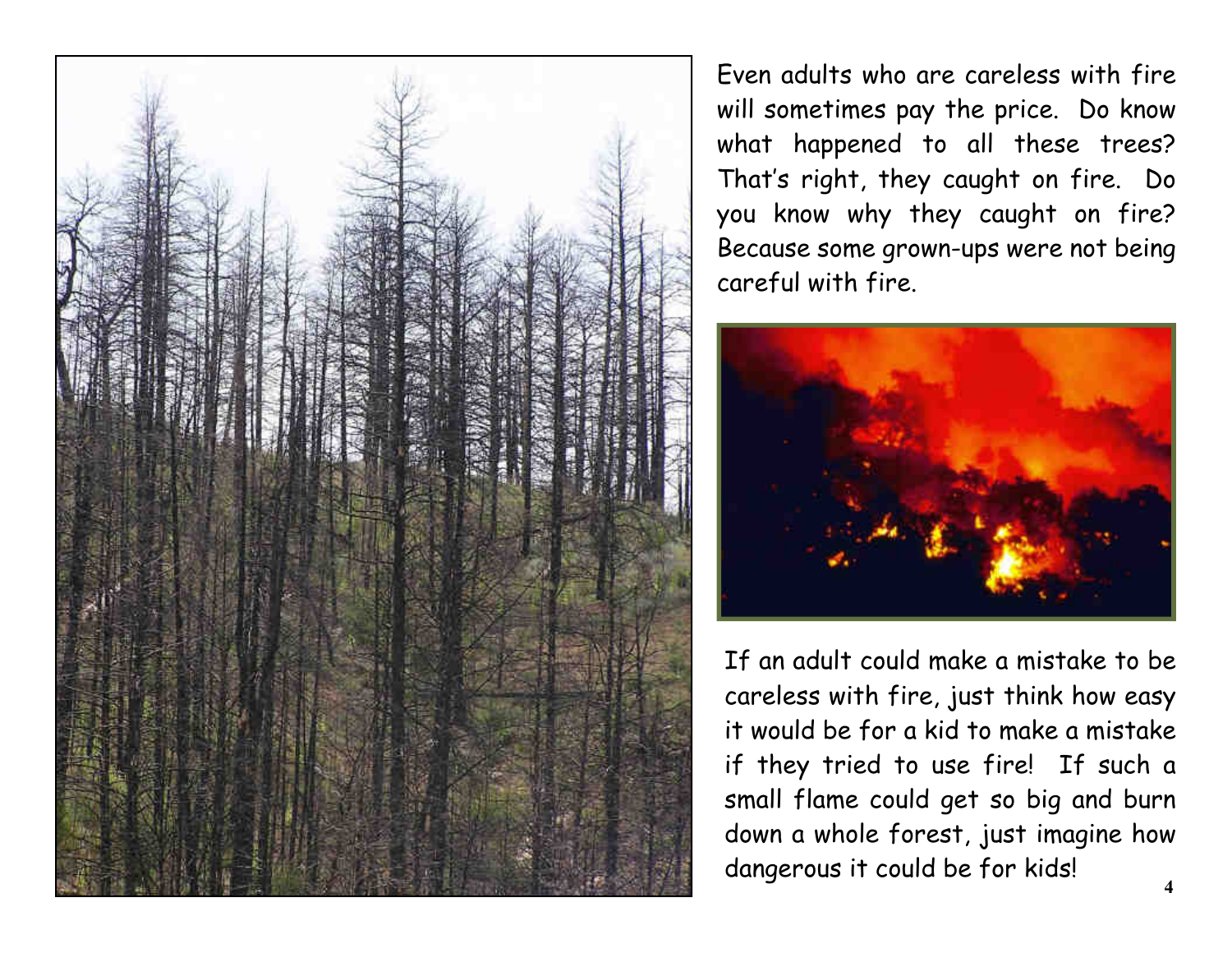

It's OK to be curious about things. That's what kids are. They are curious. Fire can be interesting to look at. But when it comes to fire, curiosity is looking and not touching. You might be curious about a rattlesnake. But that doesn't mean you would play with one.

You might be curious about a grizzly bear. But that certainly doesn't mean you would invite one over for dinner. Because uh-oh, I think Grizzly has a different idea about dinner.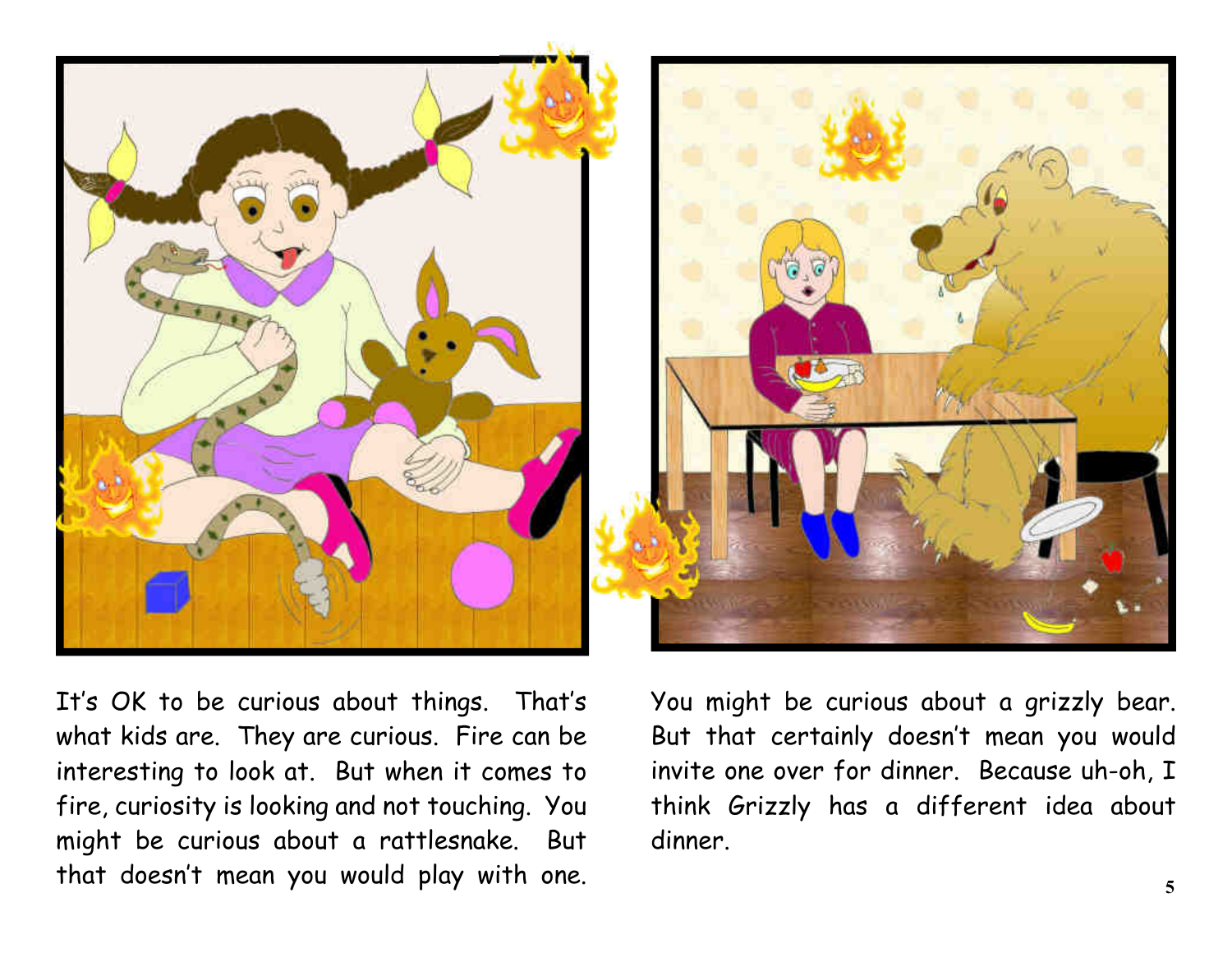

Fire is the same way, and you shouldn't play with it any more than you would play with a rattlesnake. You can certainly ask your par ents about fire if you are curious. You can even see fire in lot's of ways that aren't dangerous; like on T.V., or when your parents are using it very carefully. You can ask mom and dad to get you books about fire from the library and you can read more about it. You can sit carefully around your fireplace. But playing with it on our own because we are curious is a big no no. I like fire too. I enjoy a good campfire. But it is important to only enjoy fire when adults are using it carefully. **6**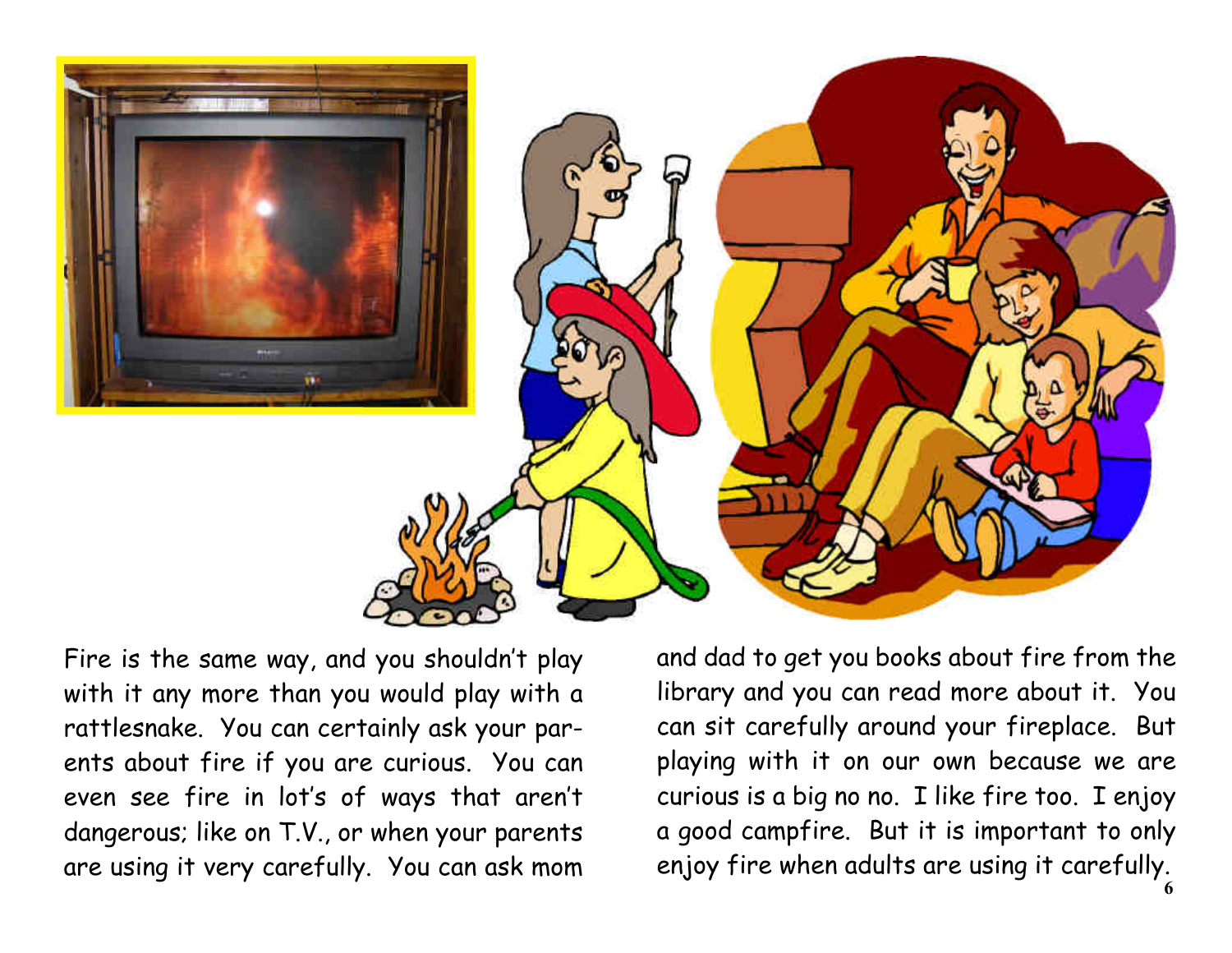Yep, no doubt about it. Kids playing with fire is a bad combination. It's important that if we see a friend or someone else playing with fire, we don't just stay around and watch them. We don't participate with them, because if they start a fire, they could burn us up too! If you ever see a friend or someone else playing





with fire, you tell them to stop that and leave the room right away. You leave and you tell the first adult you can find what they are doing. Or, if it's a younger kid, you take away their matches or lighter and let your parents know. This isn't tattle telling, this is being a good friend. It's keeping them safe because you love them. You would be very sad if you didn't tell and your friend burned themselves all up. **7**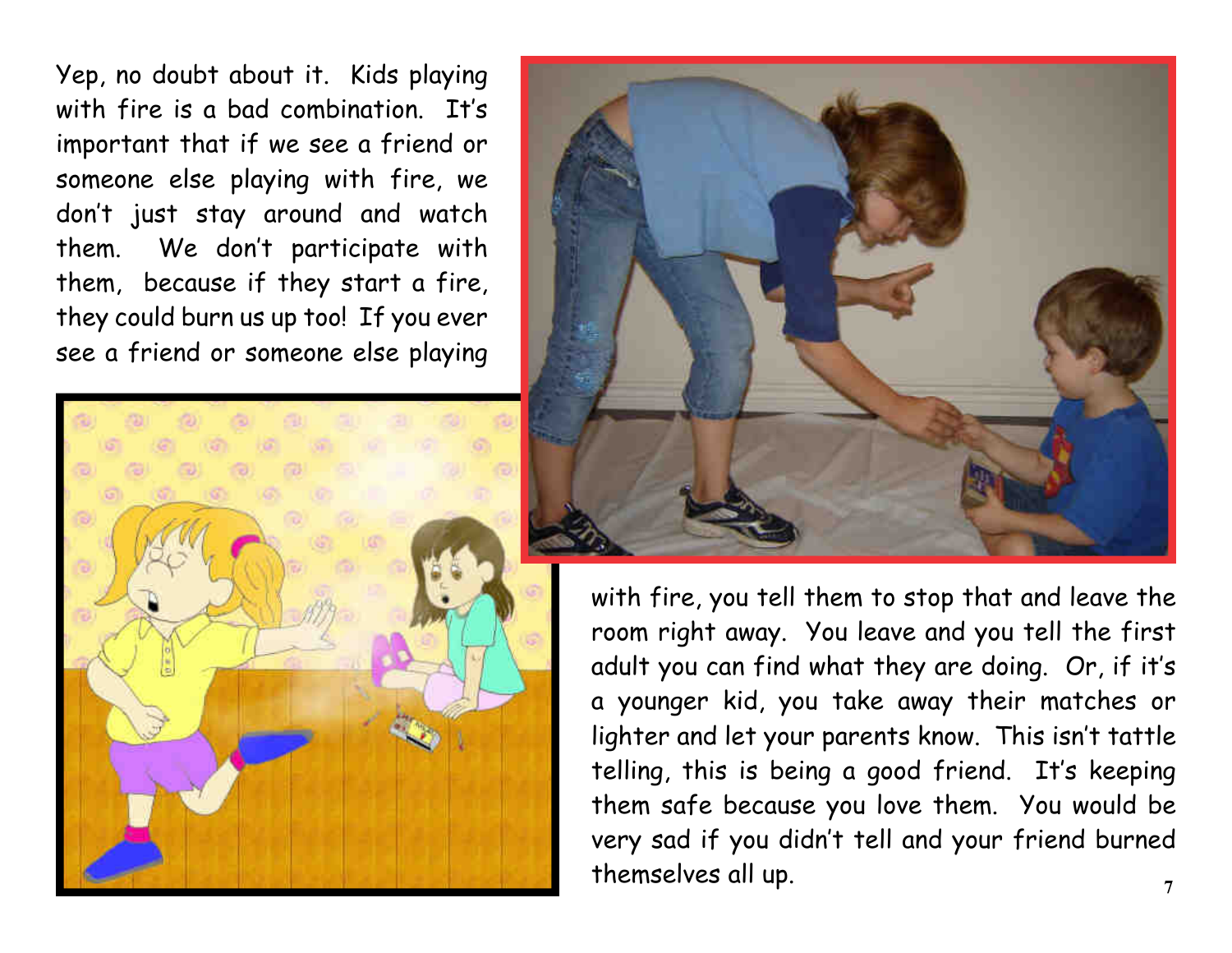People who fight fire for a living can tell you just how dangerous it is. These are firefighters.







Now, you may think be ing a firefighter is all fun and games, but it isn't. Sure, they do get to ride in a cool truck. Yes, they do get to do fire horns and sirens. And sure, they do have wild parties with choco late chickens and get to ride on the gelatin slide. But they also see first hand exactly how de structive fire can be.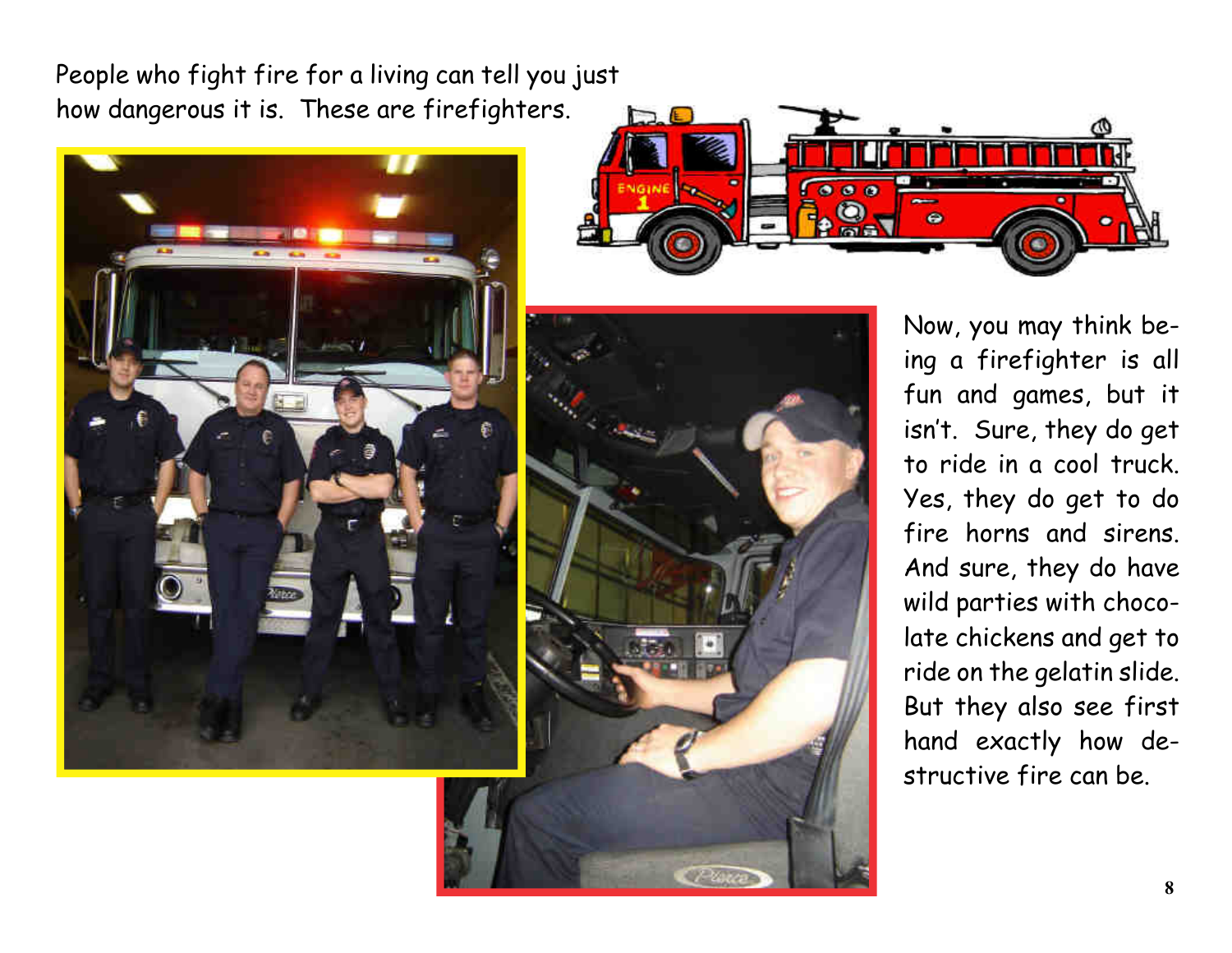Firefighters sure do know a lot about fires. They have to study how fire works, they have to learn to operate all the gadgets on the fire truck.



Firefighters spend half their life living in a firehouse. They have beds to sleep in, a kitchen to cook meals, and even weights so that they can stay in shape and exercise, because you have to be very strong to be a firefighter. They live at the fire house because they always have to be around in case they get a call on the horn that there is a fire somewhere. Let's follow along with some firefighters while they show us what we need to know about fire. **9**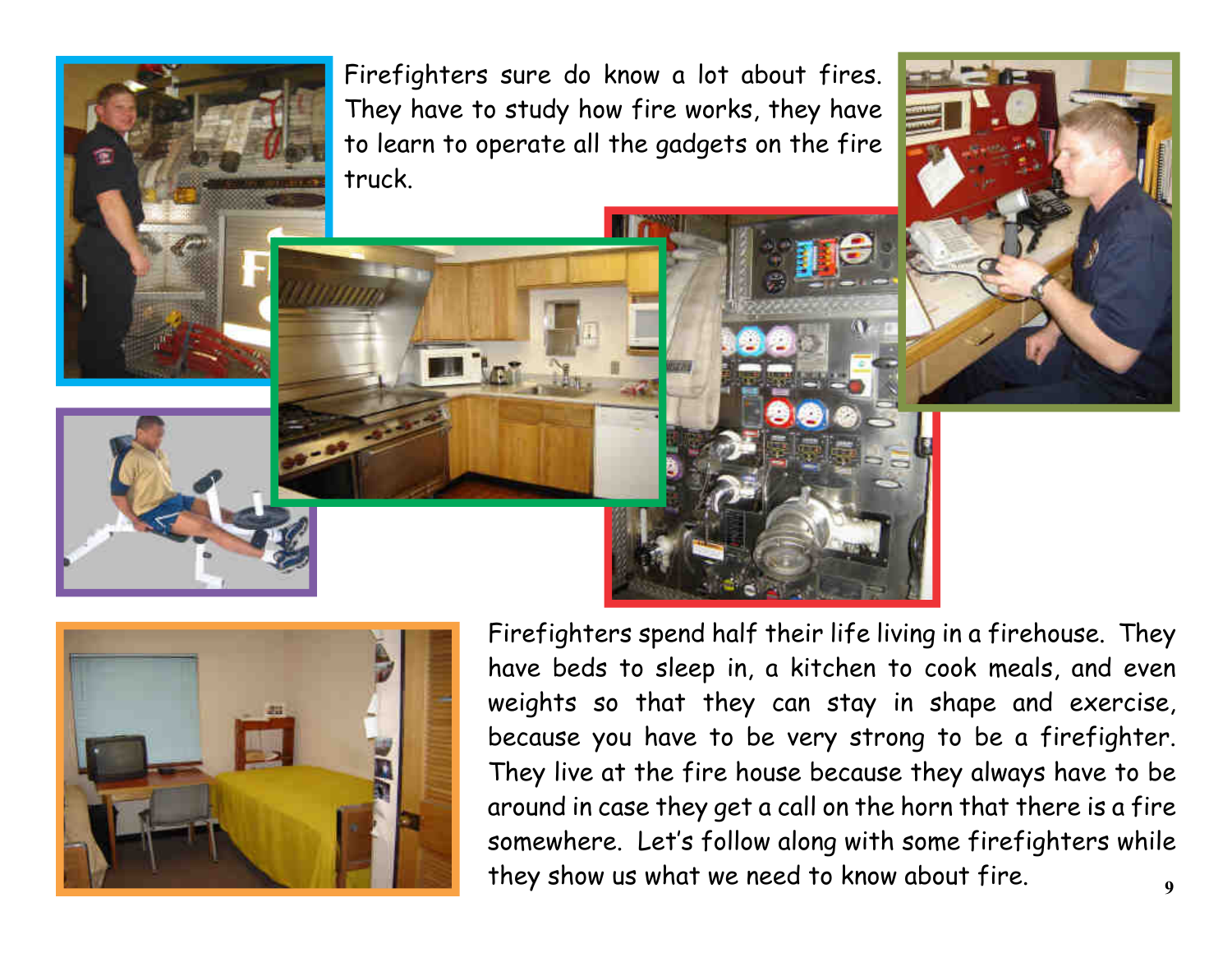This is fireman Dave, and he's going to tell us some fire safety rules. Dave says that we always need to be extra careful around fire places or campfires. Is it because we think you're going to just do jump into there and have a bath? No, of course not. But kids have accidents. Heck, adults have accidents. They trip and fall into the fire. They play games too close and accidentally end up in it. And those coals are hot! Hot enough to burn the skin right off you. So whenever we're around the fireplace, NO HORSEPLAY. We also need to walk very carefully so we don't trip. If you are camping you can help your mom and dad by clearing things away from the fire that you might trip over. We also need to be careful around the stove. No playing near it, and we need to make sure we never set anything on top of a stove, even if we think it is off.

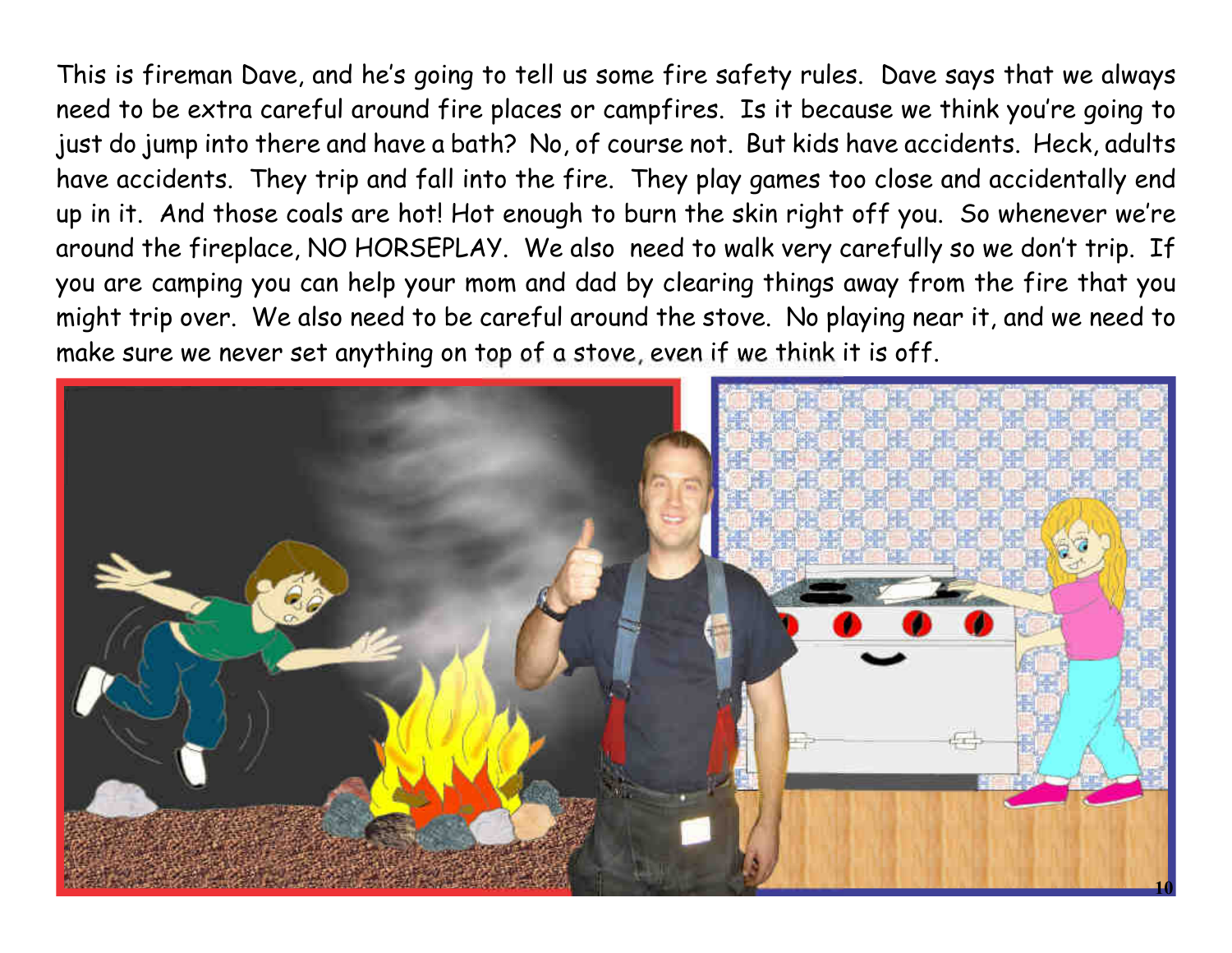

So how do we know if there's a fire in our house? Well, two ways: If you see or smell smoke, or if you turn around and there are flames burning up your backside, then that probably means there is a fire. But usually, we listen to the sound of our smoke detectors to know if there is a fire. You should ask your parents to set off your smoke alarm so you can hear what it sounds like. This way, if it ever goes off, you'll know exactly what to do. Dave tells us that it's important to know what to do if were ever in a fire. You stay low, and get out quick! You see, in a fire, smoke goes up. So you need to go down. And in a fire, it spreads fast, so you need to get out even



faster. You should hurry out of your house using your escape route. But wait, if a door is closed, check it first. Put your hand up to it. If it feels really hot, there is a fire behind that door. Find another way out. Once you're outside, stay out, and go to your meeting place. If your family doesn't have a meeting place, you should decide on one.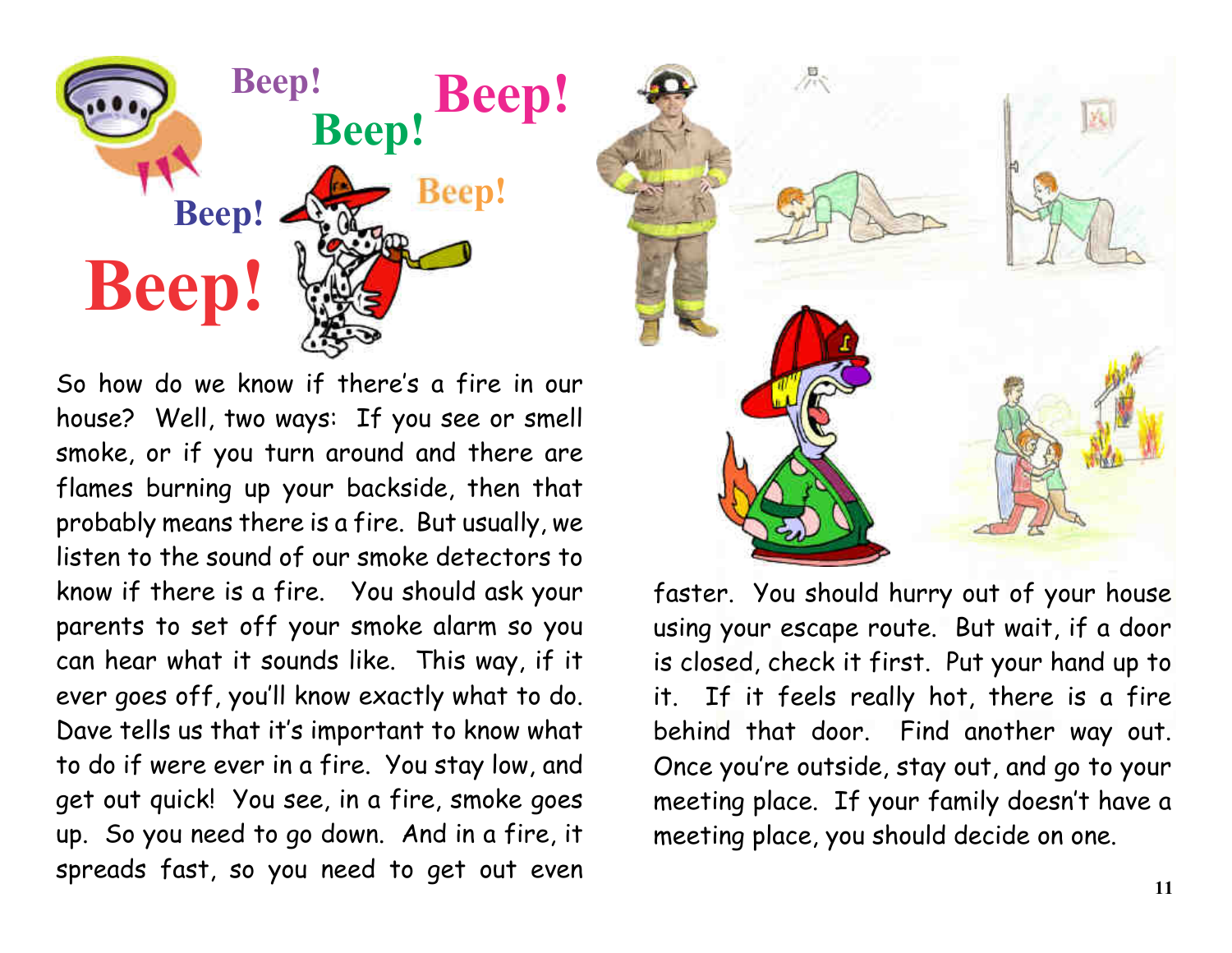

Dave tells us that if you ever see a fire,**no matter how that fire got there**, don't try to hide from it. There are some things you can hide from. You can hide from a burglar. You can hide from a grizzly bear. You can even hide from a slimy alien. But you can't hide from fire. Fire doesn't work like that.

The only safe place to be from a fire is out of your house in the open. If you try to hide from a fire, it will always get you. So when ever you see a fire, you need to scream: **"Fire!"**at the top of your lungs and get out right away. Let's try that now.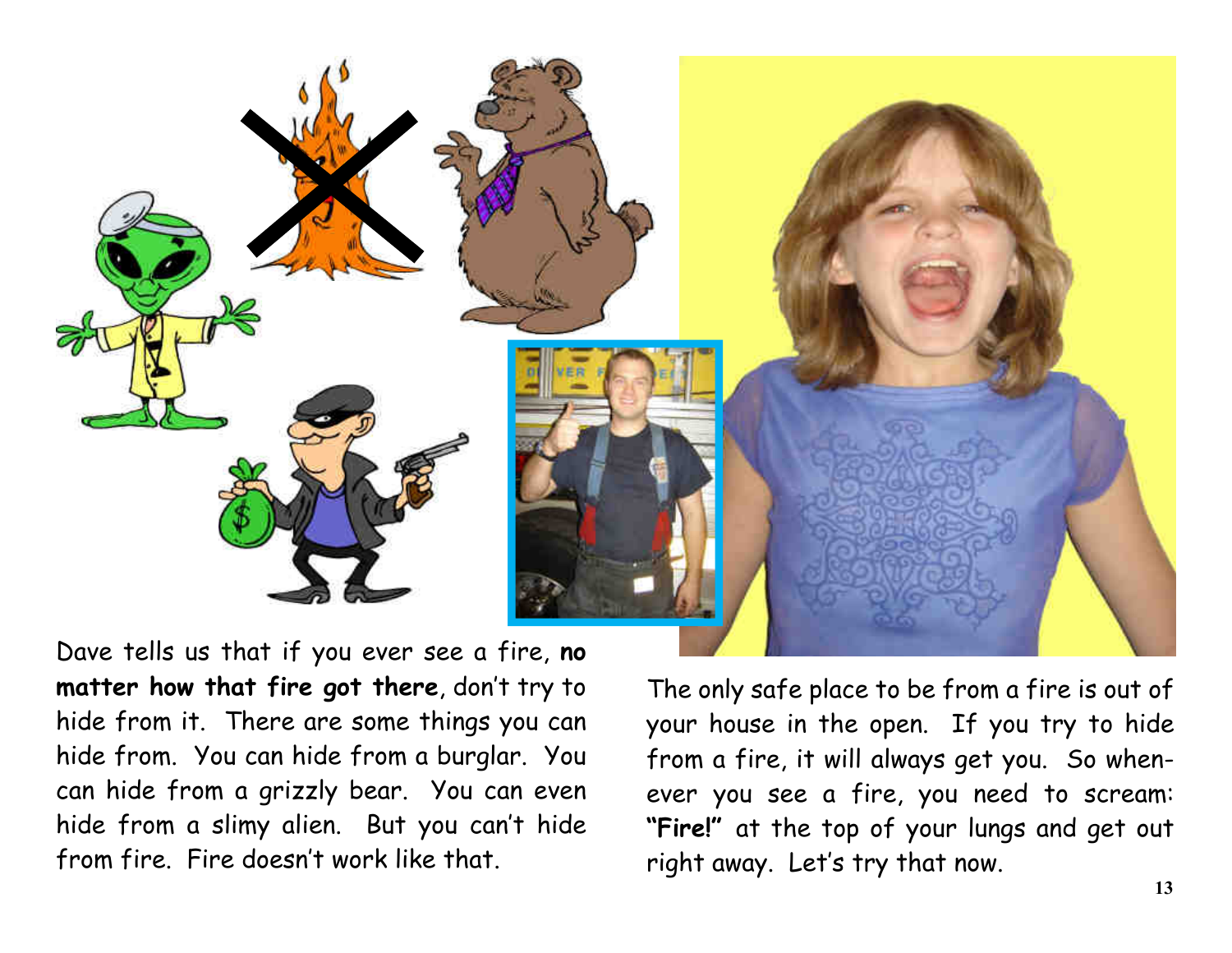



Dave tells us that it's important to never be scared of firefighters. If you ever see a firefighter, don't hide from them, go to them. They are your friend, and they are there to save you. When firefighters get dressed up to go fight a fire, they can look pretty scary. They have to put on a special suit that protects them from the fire. They often times carry an axe so they can break down doors or walls and



get to people to save them. They wear an oxygen tank which makes them breathe funny and sound like Darth Vader. But all of that just helps keep them safe and allows them to do their job better, and underneath all that stuff is just a normal person, who is very nice, and is there to save you. **14**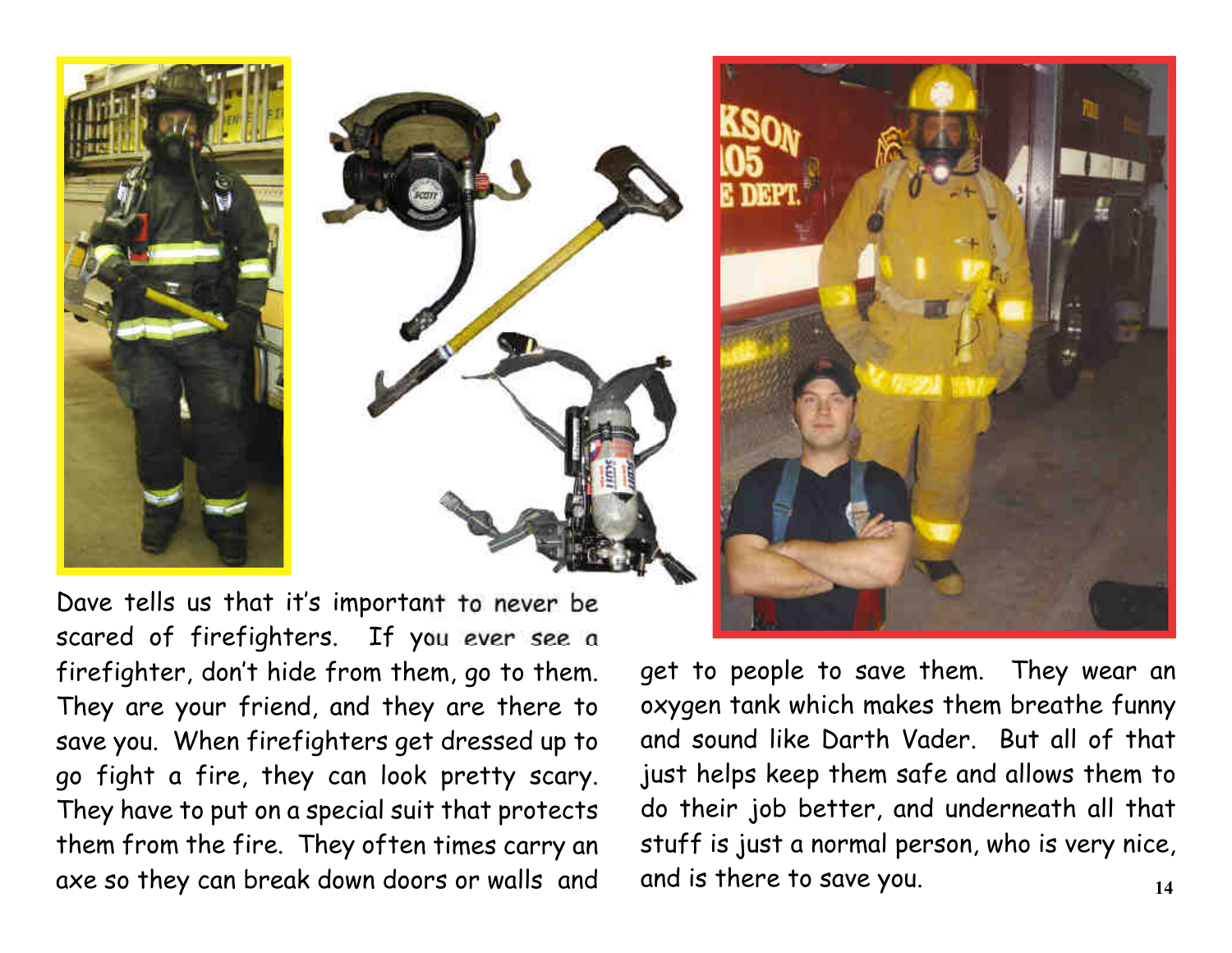

Dave also tells us that it's important to know what to do if we catch on fire ourselves. Sometimes, our clothes might catch on fire for some reason. If this happens there is some thing we can do to keep from burning all up. It's called, stop, drop, and roll. First you stop. Running around only makes the fire bigger, so you don't run around. You drop to the ground, gently putting your knees down and then laying down to the ground. Then you roll around. This puts the fire out. It squishes it against the ground and it goes out. If you have the room right now, why don't you try. Just stop, drop to your knees, then lay down, and roll around on the ground. Simple. You can also rip your cloths off if they come off easy. **14**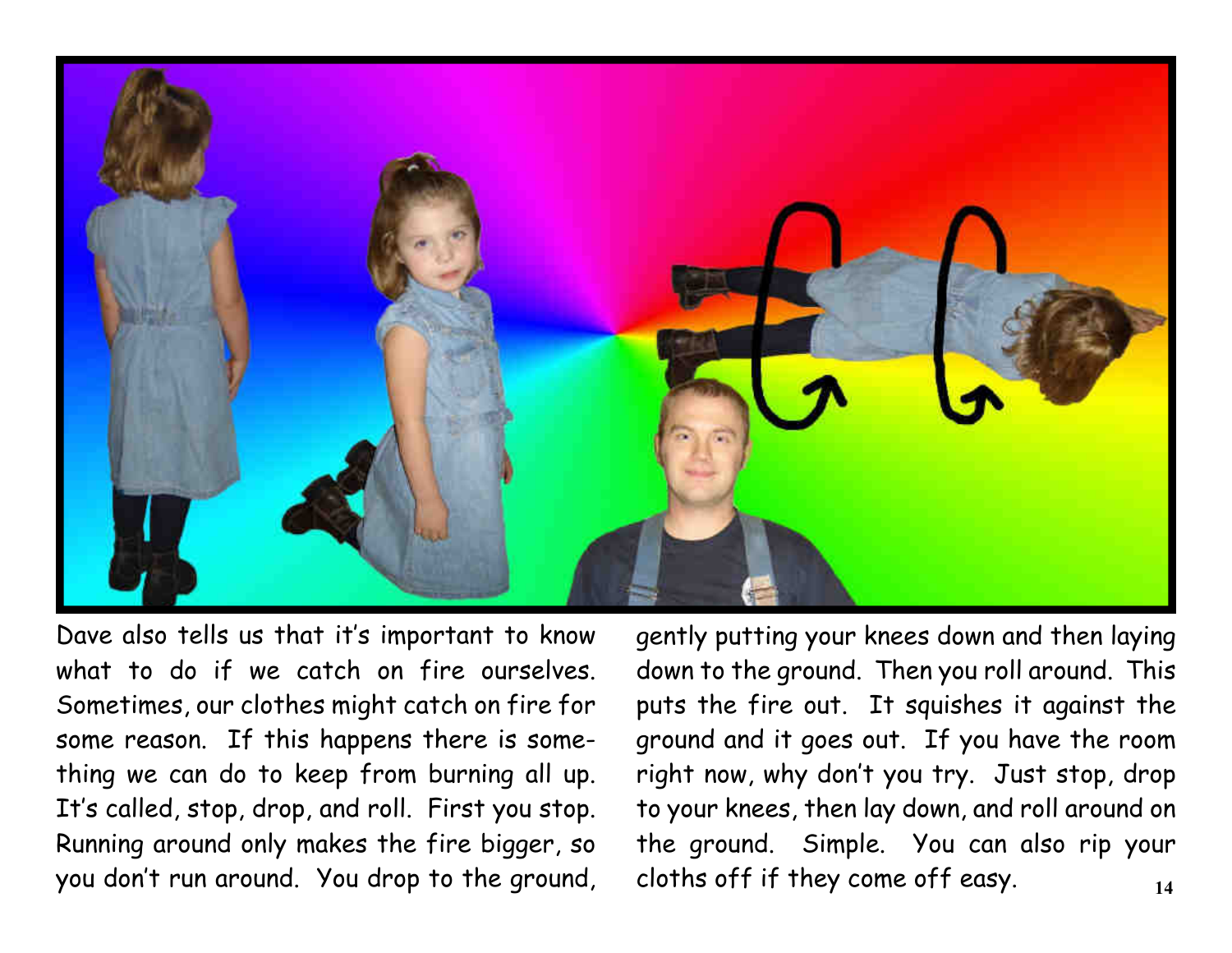

Well, that's it. I think you know what you need to know. Now you are officially an honorary fire safety marshal. Perhaps when you are all grown up, you can become a firefighter yourself and help save lives. But in the mean time, **BE SAFE! 15**